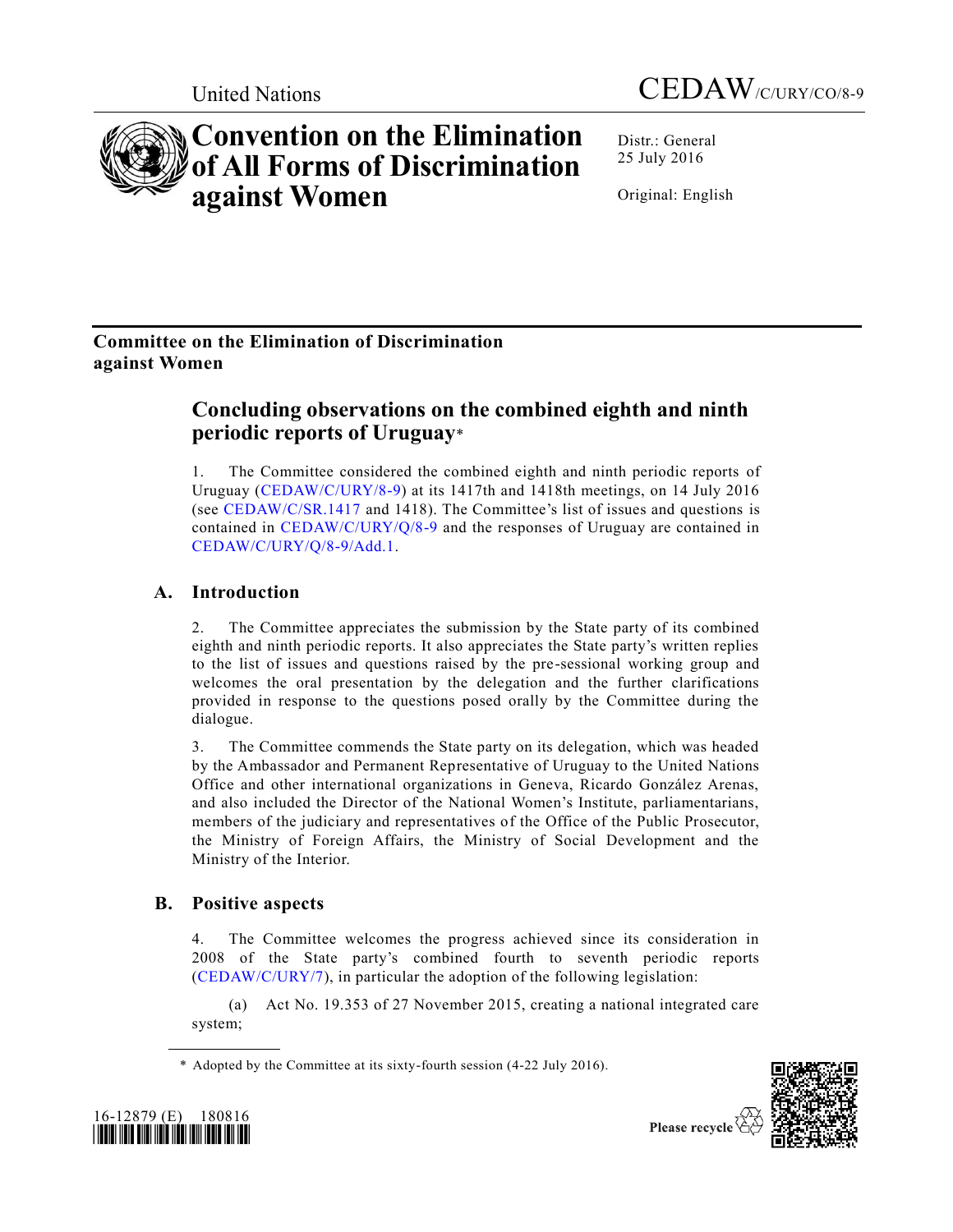(b) Act No. 18.868 of 23 December 2011, prohibiting the requirement for a negative pregnancy test upon hiring or at any other time during an employment relationship;

(c) Act No. 19.161 of 1 November 2013, providing for maternity, paternity and breastfeeding leave;

(d) Act No. 18.250 of 6 January 2008, recognizing equal rights for Uruguayan nationals and foreigners;

(e) Act No. 19.122 of 21 August 2013 and Decree No. 144/014 of 22 May 2014, recognizing discrimination against persons of African descent and providing for positive measures of redress;

Act No. 18.987 of 22 October 2012, providing access to interruption of pregnancy within the first 12 weeks of pregnancy;

(g) Act No. 18.651 of 19 February 2010, establishing a comprehensive protection system for persons with disabilities;

(h) Act No. 18.620 of 25 October 2009, on the right to a gender identity and to change one's name and sex in identity documents;

(i) Act No. 18.561 of 11 September 2009, on sexual harassment;

(j) Act No. 18.590 of 18 September 2009, providing for adoption by same sex couples;

(k) Act No. 18.426 of 1 December 2008 and its regulations adopted in 2010, on the right to sexual and reproductive health;

(l) Decree No. 398/13 of 13 December 2013 regarding the prevention of commercial sexual exploitation of girls, boys and adolescents in tourist activities.

5. The Committee takes notes of the adoption of Act No. 19.075 of 3 May 2013, authorizing same-sex marriages.

6. The Committee welcomes the State party's efforts to improve its institutional and policy framework aimed at promoting gender equality and protecting the human rights of women, including the adoption of the following:

(a) Action plan for a life free from gender-based violence, covering the period 2016-2019;

(b) Decree No. 321/015, to create the National Council to Coordinate Public Policies on Sexual Diversity, in 2015;

(c) Executive Decree No. 588 of 2014, to a create a system of protection and assistance for trafficked persons;

(d) National plan for the prevention of cervical cancer, in 2012;

(e) Decree No. 382 of 2012, to create the National Office of Domestic and Gender Violence, which reports cases of violence to the national police;

(f) Comprehensive programme to combat gender-based violence, in 2011.

7. The Committee welcomes the fact that, in the period since the consideration of the previous report, the State party has ratified or acceded to the following instruments:

(a) Domestic Workers Convention, 2011 (No. 189), of the International Labour Organization, in 2012;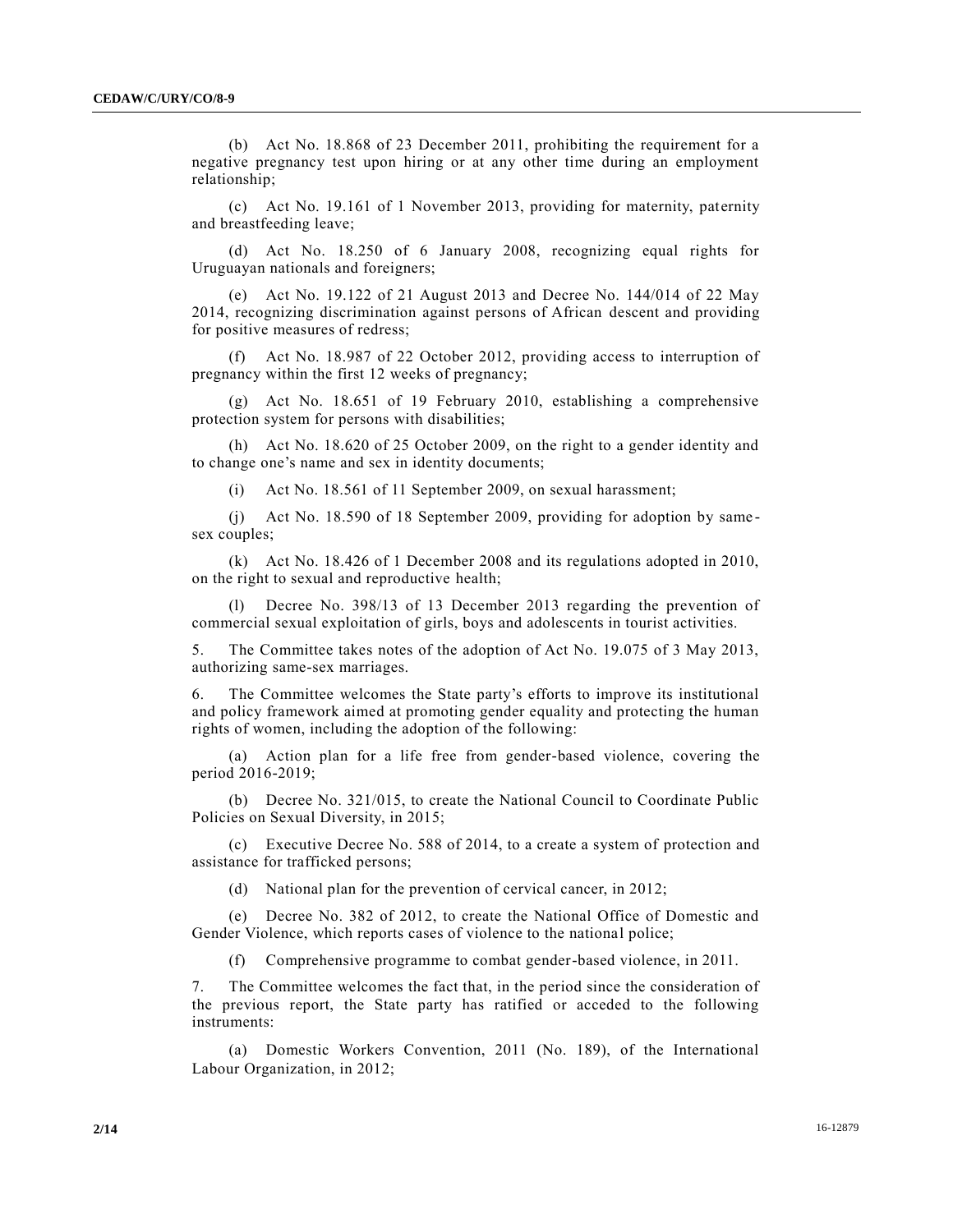(b) International Convention for the Protection of All Persons from Enforced Disappearance, in 2009;

(c) Convention on the Rights of Persons with Disabilities, in 2009, and the Optional Protocol thereto, in 2011.

# **C. Principal areas of concern and recommendations**

# **Parliament**

8. **The Committee stresses the crucial role of the legislative power in ensuring the full implementation of the Convention (see the statement by the Committee on its relationship with parliamentarians, adopted at the forty-fifth session, in 2010). It invites the parliament, in line with its mandate, to take the necessary steps regarding the implementation of the present concluding observations between now and the next reporting period under the Convention.**

# **Women of African descent**

9. The Committee commends the State party on having taken important action to promote racial equality with regard to the historical patterns of discrimination against the Uruguayan population of African descent and welcomes the State party's recognition of that segment of the population in the most recent census. That action has not, however, eliminated the problem and de facto, intersecting discrimination against Uruguayan women of African descent persists and can be seen in the disproportionate level of educational exclusion, early pregnancies, lower salaries, more disadvantageous incorporation into the workforce and lower levels of public and political participation.

10. **The Committee recommends that the State party take anti-discriminatory measures in favour of Uruguayan women of African descent as established under Act No. 19.122 and Decree No. 144/014, including the following:**

(a) **Strengthen continuous awareness-raising campaigns about racism against Uruguayan women of African descent;**

(b) **Establish temporary special measures to increase access to economic, social and cultural rights and political participation;**

(c) **Actively monitor, supervise and coordinate State responses aimed at dismantling systemic discrimination.**

# **Legislative framework and visibility of the Convention**

11. The Committee notes that the Convention prevails over Uruguayan national laws and forms part of the national legislative framework that can be invoked and directly applied by the courts. The Committee commends the State party on its efforts to train public authorities about the international standards enshrined in the Convention, but observes with concern:

(a) The limited knowledge and awareness of the Convention among public officials and lower-level judges, as evidenced by the scarce references to the Convention in legal decisions;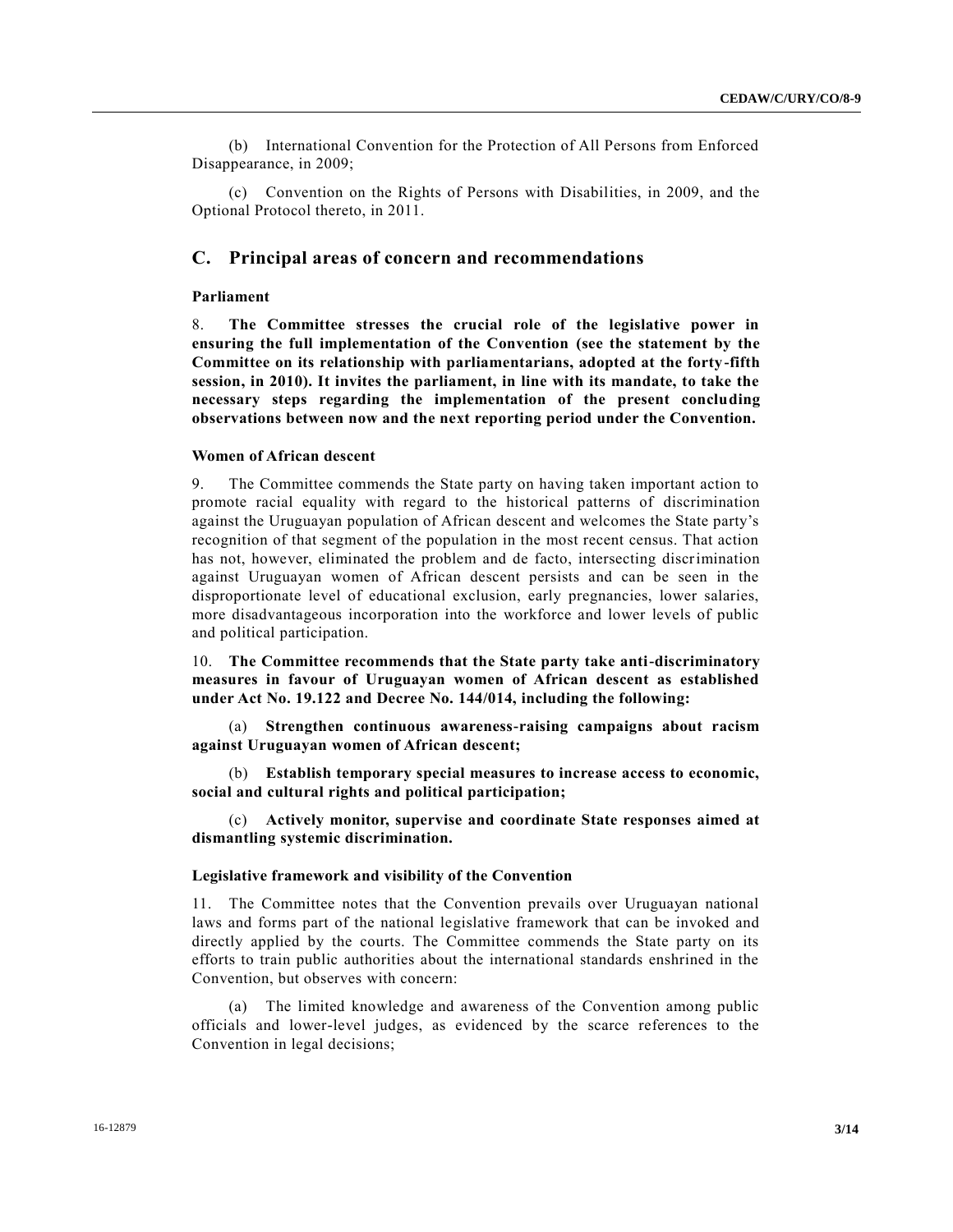(b) The low visibility of the Convention and the Optional Protocol thereto, which limits the awareness of women of their right to live free from discrimination and of the mechanisms available to claim protection of their rights under the Convention;

(c) The persistence of a legal framework containing discriminatory provisions against women, in particular the Criminal Code and the Code of Criminal Procedure;

(d) The uneven implementation of legislation against gender discrimination throughout the country.

# 12. **The Committee recommends that the State party:**

(a) **Strengthen measures to disseminate the Convention, the Optional Protocol thereto and the Committee's general recommendations among government officials and parliamentarians, and intensify existing capacitybuilding activities among the judicial system and legal professionals regarding how to invoke or directly apply the Convention in court proceedings;**

(b) **Adopt a strategy to enhance women's awareness of their rights and the means to enforce them under the Convention, engaging all relevant stakeholders, including civil society organizations, women's organizations, unions and academic institutions;**

(c) **Amend legislation to eliminate gender-based discrimination, especially in the Criminal Code and the Code of Criminal Procedure, and adopt mechanisms to periodically review and modify legislation and provisions that are discriminatory towards women;**

(d) **Introduce indicators to monitor the implementation of legislation and public policies aimed at eliminating gender discrimination throughout the entire country.**

# **Access to justice and remedies**

13. The Committee notes that the State party has established specialized family courts with competence to hear cases of domestic violence, in addition to multidisciplinary advisory teams and ombudspersons' offices, which provide advice and recommendations on issues relating to domestic violence. The Committee remains concerned, however, about the persistence of structural barriers in the justice system that prevent women from gaining access to justice and obtaining redress, namely:

(a) The length and complexity of legal proceedings in family courts, and the duplication of proceedings among jurisdictions;

(b) The limited availability and accessibility of specialized family courts in rural and border areas;

(c) The absence of a specific complaint mechanism in cases relating to all forms of gender-based discrimination;

(d) The limited access of women to legal assistance and information regarding the remedies available to them;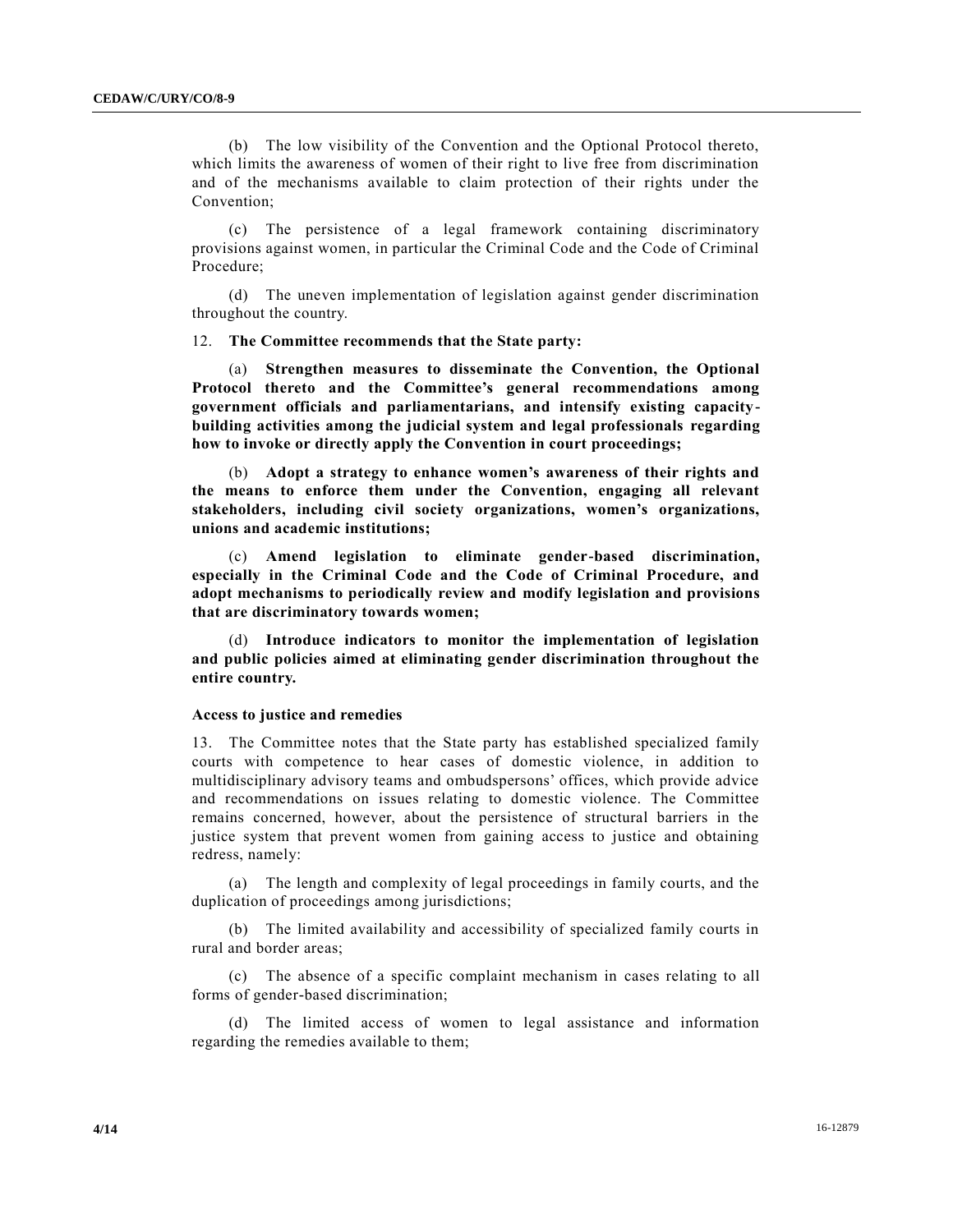(e) The persisting prejudices in judicial sentencing that result in a lack of protection for women who bring cases to court, in addition to the limited expertise among prosecutors and police officers regarding women's rights;

(f) The lack of human and financial resources of the national human rights institution and the Office of the Ombudsperson.

14. **The Committee, in line with its general recommendation No. 33 (2015) on women's access to justice, calls upon the State party:**

(a) **To review and simplify the proceedings before the specialized family courts for women seeking judicial protection mainly in cases of gender-based violence, provide direct recourse to criminal courts for women who are victims of violence and expedite communication between women claimants and judicial bodies;** 

(b) **To expand the coverage of specialized family courts across the territory of the State party, including in rural and border areas, and ensure continuous capacity-building programmes for law enforcement officers, including judges and prosecutors, on women's human rights and gender equality;**

(c) **To design effective remedies, including being able to submit complaints to administrative authorities and quasi-judicial remedies, for women who have faced discrimination on the basis of sex and gender;**

(d) **Ensure that gender-sensitive legal assistance is provided to all women seeking justice for violations of their human rights;**

**Establish a mechanism to collect information about case law at all levels of the judicial system, with the aim of monitoring the effectiveness of law enforcement regarding complaints filed by women, in particular of violence and other forms of discrimination;**

(f) **Ensure that the national human rights institution and the Office of the Ombudsperson are provided with adequate human and financial resources to enable them to fulfil their mandates effectively.**

# **National machinery for the advancement of women**

15. The Committee welcomes the role of and numerous initiatives carried out by the National Women's Institute, including the budgetary allocations for gender equality. It also notes the existence of bodies to contribute to the implementation of the gender equality agenda, such as the National Gender Council and gender commissions within the Government, quality committees and gender networks. The Committee is concerned, however, about:

(a) The lack of institutional autonomy of the National Women's Institute, as observed by the Committee in its previous concluding observations [\(CEDAW/C/URY/CO/7,](http://undocs.org/CEDAW/C/URY/CO/7) para. 15), given that the Institute continues to be a directorate under the Ministry of Social Development;

(b) The overlapping among councils and gender commissions in ministries and decentralized public entities that impedes coherent gender mainstreaming in policies and budgets at the national, subnational and local levels;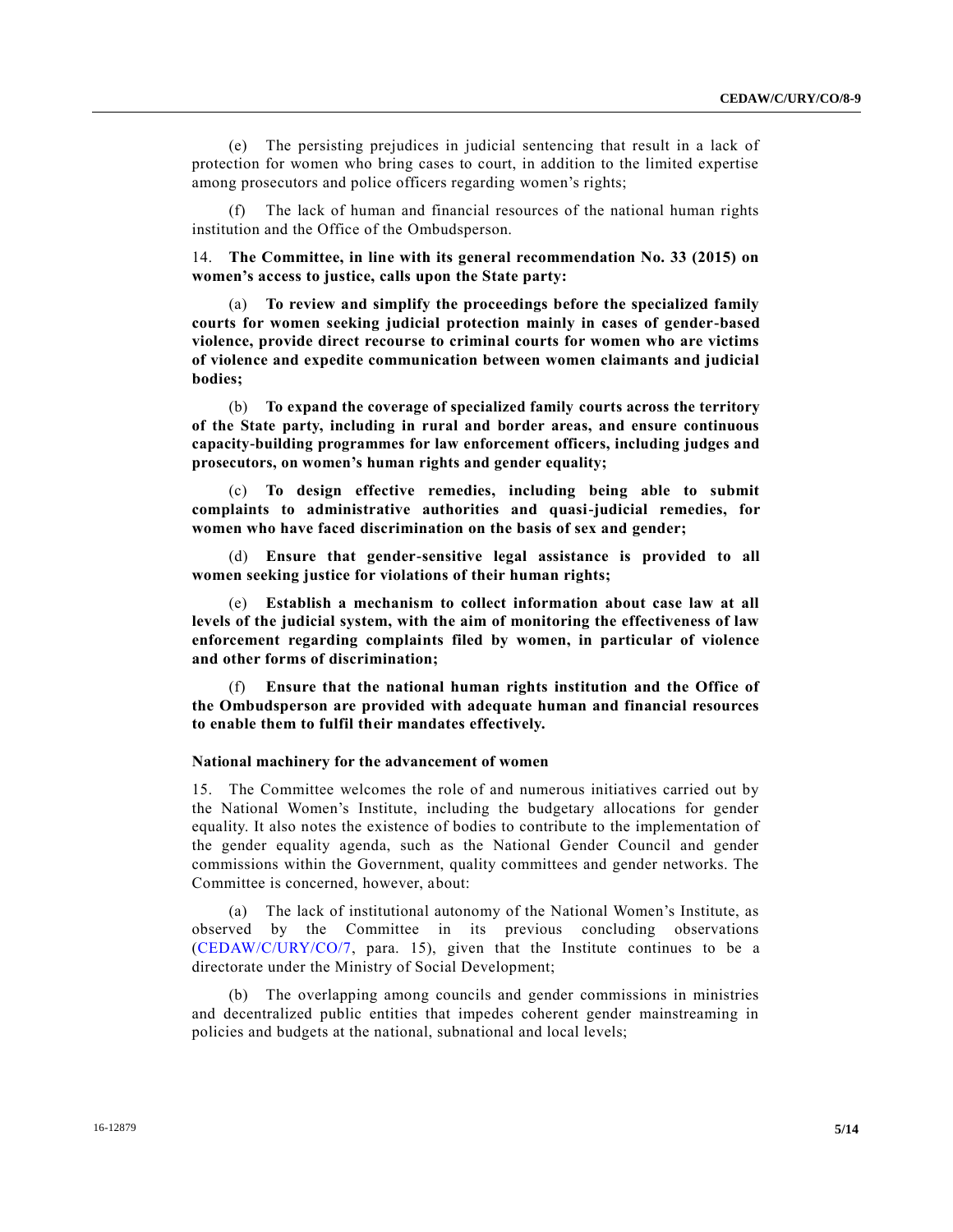(c) The uneven involvement of women's organizations in the initiatives of public offices for the advancement of women, especially at the local level.

# 16. **The Committee recommends that the State party:**

(a) **Consider upgrading the rank of the National Women's Institute to the ministerial level with authority to directly coordinate all public policies and strategies for gender equality and to ensure appropriate financial resources and a mandate for implementing programmes for the advancement of women, including gender-responsive budgeting with relevant gender units operating at the subnational level;** 

(b) **Enhance coordination between the National Women's Institute as the lead entity and the gender commissions, and strengthen monitoring mechanisms for the implementation of legislation and public policies for the advancement of women, especially at the national, subnational and local levels;** 

(c) **Ensure the active participation of women's organizations and other civil society organizations, including academic institutions, research institutes, unions, organizations of Uruguayan women of African descent and organizations of women with disabilities, in the implementation of public policies for the advancement of women.**

### **Stereotypes and discriminatory practices**

17. The Committee welcomes the measures taken by the State party to eliminate discriminatory gender stereotypes, including legislation to combat discrimination against lesbian, transgender, transsexual and intersex persons and homophobia, but remains concerned at:

(a) The persistence of patriarchal attitudes and discriminatory stereotypes about the roles and responsibilities of women and men in the family and in society, which perpetuate violence and discrimination against women in areas such as education, employment and health;

(b) The widespread use of gender stereotypes in the media, notwithstanding the adoption by the national television channel of a code of ethics to monitor discriminatory practices;

(c) The racism, prejudice and social exclusion suffered by Uruguayan women of African descent, notwithstanding the existence of general laws aimed at combating racial discrimination.

### 18. **The Committee recommends that the State party:**

(a) **Develop a comprehensive strategy tailored to women, men, girls and boys in order to overcome patriarchal and gender-based stereotypical attitudes about the roles and responsibilities of women and men in the family, in the education system, in the workplace and in society as a whole;**

(b) **Build the capacity of public and private media employees on gender equality in order to prevent discriminatory gender stereotypes in the media;**

(c) **Design national strategies aimed at raising awareness about discrimination against Uruguayan women of African descent and create**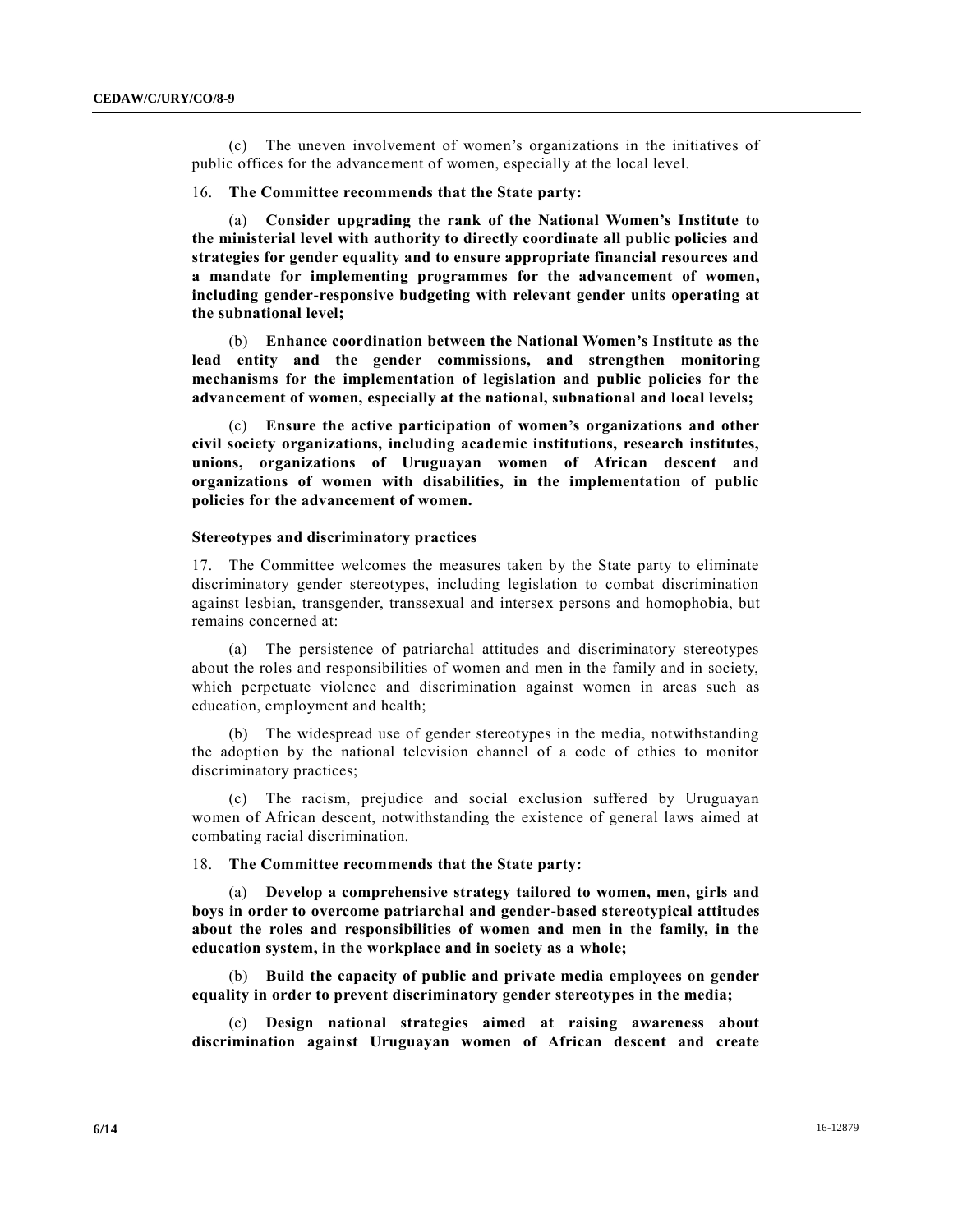**specific lines of action within the gender equality agenda aimed at identifying stigma against women on the basis of intersecting forms of discrimination.**

#### **Gender-based violence against women**

19. The Committee notes the measures taken by the State party under the action plan for a life free of gender-based violence, covering the period 2016-2019, in addition to the comprehensive programme to combat gender-based violence. It also welcomes the creation of a national domestic and gender-based violence office within the Ministry of the Interior and the establishment of 47 units specialized in combating such violence. It commends the State party on the implementation of the electronic ankle bracelet as a measure for protection of women. The Committee remains concerned, however, about:

(a) The high prevalence of domestic violence against women, including psychological, physical and sexual violence, the rise of femicide and the lack of legal recognition of certain forms of violence against women, including femicide and marital rape;

(b) Discriminatory provisions in the Criminal Code, including the patriarchal concepts of "honest behaviour", "virtue" and "public scandal", which prevent the prosecution of some forms of sexual violence against women;

The low number of prosecutions and convictions in cases of violence against women, including in cases of femicide and killings of transgender women, and the delay in prosecuting gender-based violence;

(d) The lack of disaggregated information on the number of reported cases of violence against women other than domestic violence;

(e) The referral of cases of violence against women to mediation procedures contrary to the general prohibition of mediation in cases of domestic violence ratified by the Supreme Court;

(f) The limited information about access to support services for women who are victims of violence, such as medical treatment, psychological counselling, legal assistance, financial support and shelters, throughout the territory of the State party and taking into consideration women in disadvantaged situations, especially Uruguayan women of African descent and women with disabilities.

# 20. **The Committee calls upon the State party:**

(a) **To implement and adequately fund nationwide strategies and programmes to prevent and combat domestic violence against women, including activities to raise awareness of the criminal nature of violence against women, and expedite the reform of the Criminal Code and the adoption of a comprehensive law criminalizing all forms of violence against women, ensuring as part of that reform that femicide and marital rape are recognized as criminal offences;**

(b) **To abolish the provisions in the Criminal Code that incorporate the patriarchal concepts of "honest behaviour", "virtue" and "public scandal" as elements of the criminal offences that affect women;**

(c) **To design a strategy to simplify criminal proceedings for the prosecution of gender-based violence as a matter of priority, establish**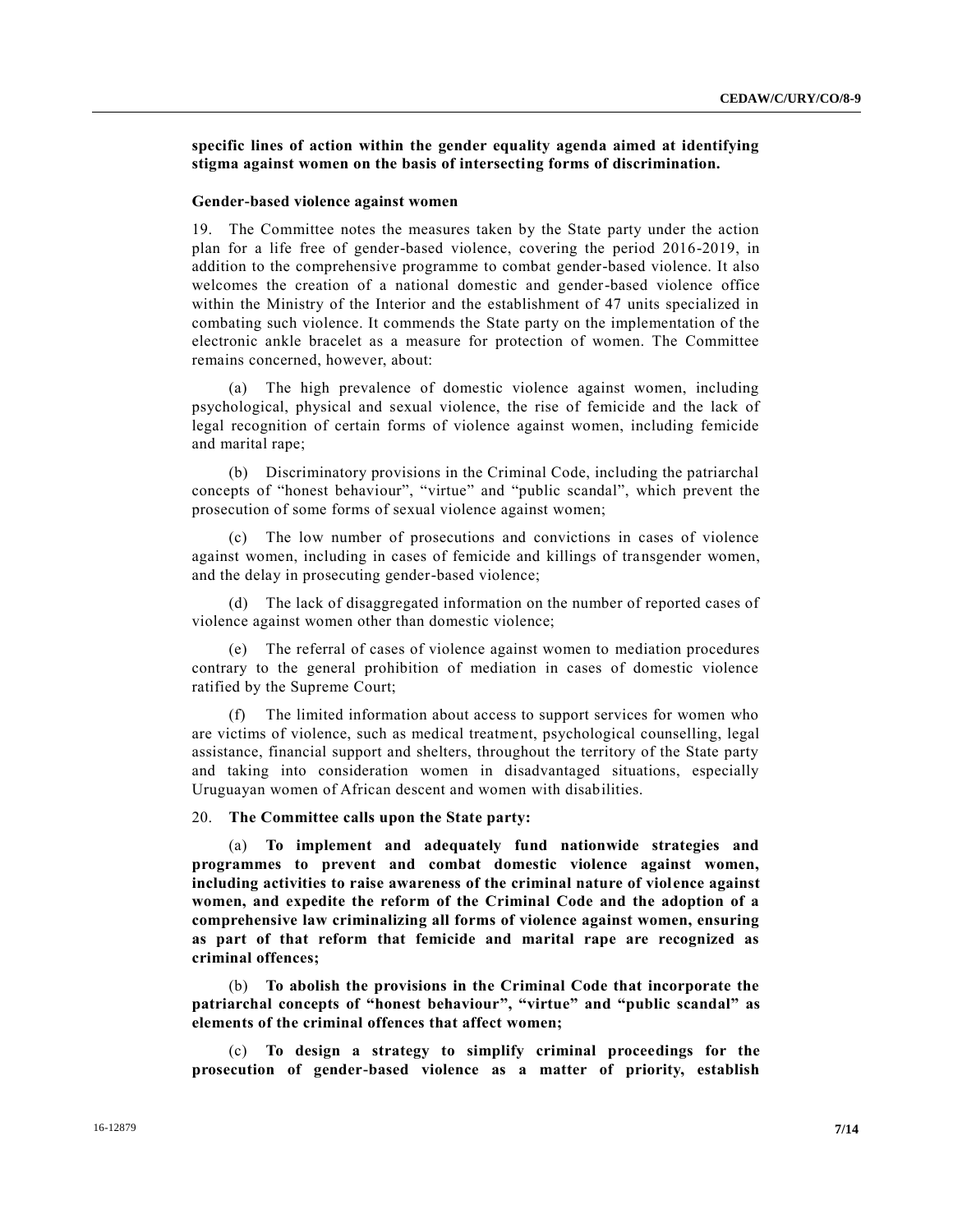**reasonable time frames for substantiating cases of gender-based violence to hold perpetrators accountable and provide guidelines for prosecutors and police officers on gender-sensitive investigation techniques and the proper use of women's testimony in cases involving violence against women and girls;**

(d) **To implement a nationwide system to collect comprehensive information on all forms of violence against women**;

(e) **To ensure that clear priority is accorded to civil and criminal proceedings over mediation or other alternative dispute resolution procedures in cases of violence against women, including domestic violence;**

(f) **To establish monitoring mechanisms to evaluate the accessibility of protection and assistance services for victims of gender-based violence, in particular for disadvantaged groups of women such as women of African descent, women with disabilities and refugee, asylum-seeking and migrant women.**

# **Gender-based violence against women during the de facto regime**

21. The Committee notes with concern the absence of specific mechanisms within the justice system aimed at providing reparations and compensation to women who suffered sexual violence and other violations of their human rights during the de facto regime in the State party from 1973 to 1985. It also notes the absence of processes aimed at establishing the truth about violations of women's human rights during that period.

22. **The Committee, recalling its general recommendation No. 30 (2013) on women in conflict prevention, conflict and post-conflict situations, recommends that the State party adopt a strategy to prosecute and adequately punish perpetrators of human rights violations against women during the de facto regime. It also recommends that the State party take measures to provide prompt redress, including compensation and symbolic reparation, to women who were victims of such violations.**

# **Trafficking and exploitation of prostitution**

23. The Committee notes the establishment of institutional committees in the Ministry of the Interior and the National Women's Institute to tackle trafficking in persons and the development of a national plan of action in that regard, in addition to guidelines on protecting and assisting victims of trafficking. The Committee is concerned, however, about:

(a) The State party being both a transit and a destination country for trafficking in persons, especially women and girls;

(b) The lack of information on the measures taken to identify, prevent and bring prosecutions in cases of trafficking for the purpose of labour exploitation and on the number of prosecutions and convictions in cases of trafficking.

# 24. **The Committee recommends that the State party:**

(a) **Adopt a more comprehensive national framework to combat trafficking in women and girls;**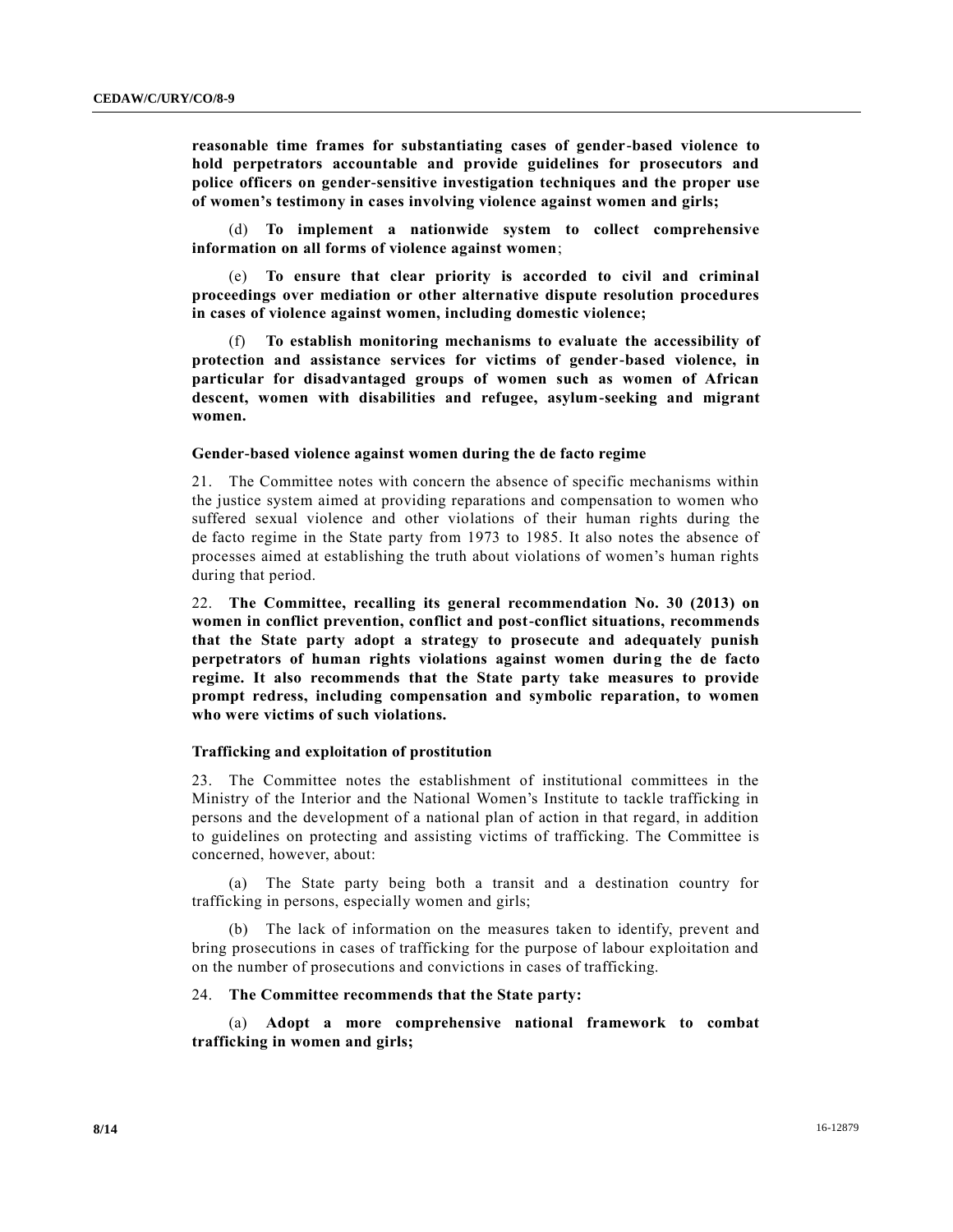(b) **Establish a system to gather data, disaggregated by age, ethnic background and socioeconomic condition, on trafficking in women and girls that will allow the identification of gaps in the national framework to combat trafficking, as well as continue its efforts to prevent and prosecute trafficking and to strengthen bilateral, regional and international cooperation to prevent trafficking, including by exchanging information with other countries in the region and harmonizing legal procedures to prosecute traffickers.** 

25. The Committee observes that the State party recognizes sex work (Act No. 17.515 of 4 July 2002) and has established a national registry of sex workers managed by the Ministry of the Interior. Nevertheless, the Committee is concerned about the lack of programmes to support women who wish to leave sex work.

# 26. **The Committee recommends that the State party develop exit programmes, including alternative income-generating opportunities, for women who wish to leave sex work.**

# **Participation in political and public life**

27. The Committee remains concerned about the underrepresentation of women in political and public life, including in the parliament and in high-level decisionmaking positions in the Government, and the absence of measures designed to promote and support women candidates for elected bodies. Uruguay is below the regional average data with regard to the participation of women in parliament. The Committee regrets that Act No. 18.476 of 3 April 2009, which provides for the equal political participation of women and men in elected bodies, was applied only once during the elections of 2014. The Committee is also concerned about the low representation of women in the Supreme Court and in the foreign service.

# 28. **The Committee recommends that the State party:**

(a) **Adopt measures, including temporary special measures, in accordance with article 4 (1) of the Convention and the Committee's general recommendation No. 25 (2004) on the subject, such as statutory quotas for women's appointment or nomination as candidates, and monitor the progress achieved;** 

(b) **Consider adopting a gender parity system for the representation of women in political and public life, including through the amendment of the electoral law;**

(c) **Develop targeted training and mentoring programmes on leadership and negotiation skills for women candidates.**

#### **Nationality and stateless women**

29. The Committee commends the State party on its legislation that protects women against discrimination on the basis of nationality, but is concerned about the absence of legislation on status determination and protection of stateless persons that would ensure that stateless women who are not refugees have equal access to documentation and to basic services.

30. **The Committee recommends that the State party adopt legislation on status determination and to protect the human rights of stateless women who are not refugees and reduce their risk of discrimination, in line with its**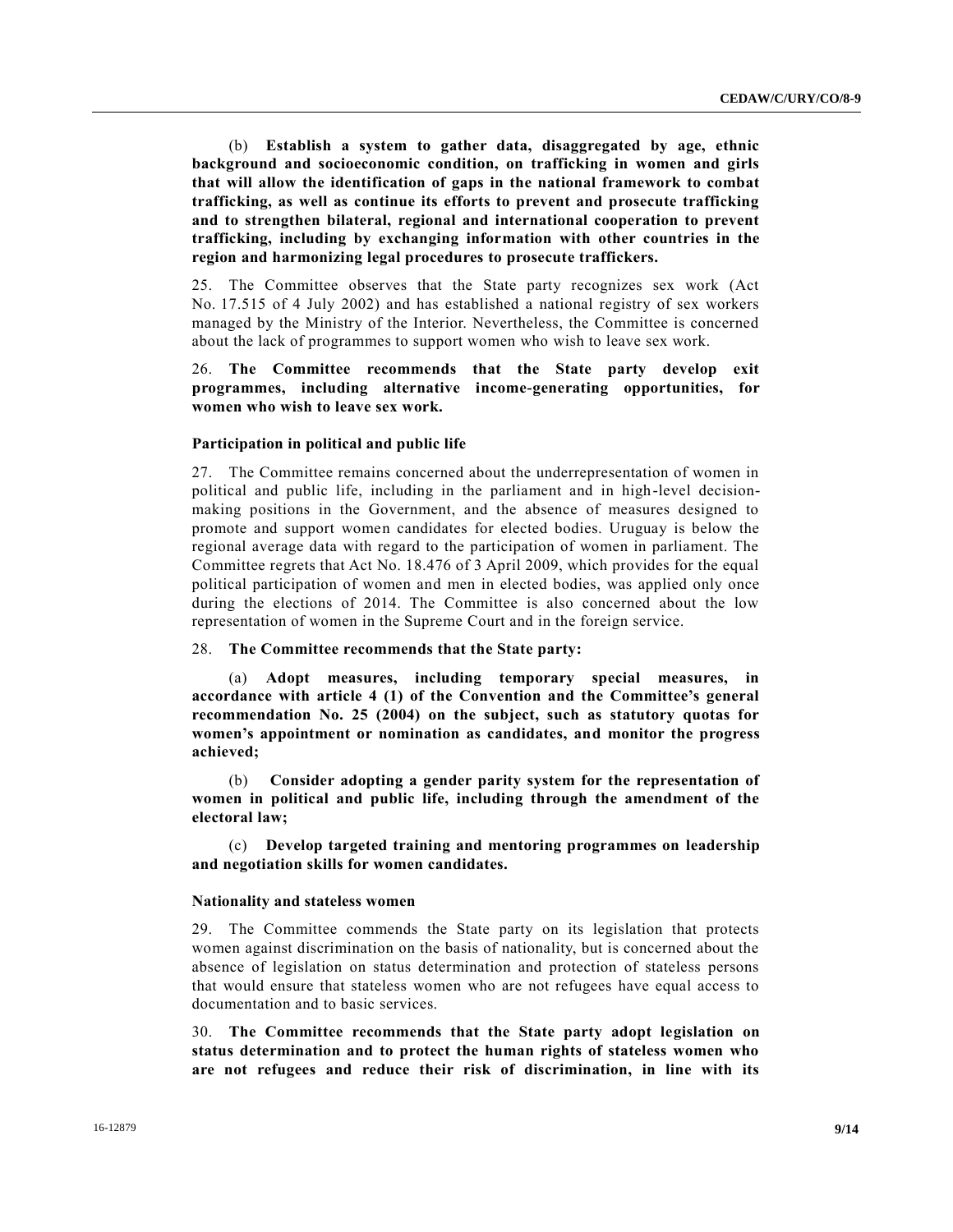**obligations under the 1954 Convention relating to the Status of Stateless Persons and the 1961 Convention on the Reduction of Statelessness. It also recommends that the State party adopt measures to enable access to documentation for such women and to provide them with access to basic services and opportunities of resettlement, as well as adopt a system to gather data on stateless women.**

## **Education**

31. The Committee welcomes the achievements with regard to women's access to all levels of education, noting that women complete upper secondary education 30.7 per cent more often than men. It also notes that women account for 60 per cent of all university students. The Committee is, nonetheless, concerned about:

(a) The high rate at which girls are dropping out from formal education, mainly owing to early pregnancy, especially in rural areas and deprived urban areas. Adolescents of African descent are disproportionately affected and there is a lack of information on the measures taken to address the situation;

(b) The continued concentration of women in traditionally female-dominated fields of study, such as teaching;

(c) The underrepresentation of women in high-level academic positions;

(d) Gaps relating to age-appropriate education on sexual and reproductive health and related rights;

(e) The lack of measures to increase access to education for women of African descent.

# 32. **The Committee recommends that the State party:**

(a) **Implement effective strategies to address the high rates of early pregnancy and school dropout, with measures, including scholarships, to ensure retention and facilitate the re-entry into school of young mothers, especially women and girls of African descent, rural women and girls and women living in deprived urban areas, with active monitoring up to and including tertiary education;**

(b) **Intensify career guidance activities to encourage women to pursue non-traditional career paths and raise awareness of gender equality on the part of teaching personnel at all levels of the education system;**

(c) **Promote specific actions, including temporary special measures, to improve the representation of women in decision-making positions in academic institutions and to increase the number of female professors in universities;**

(d) **Conduct periodic assessments of sex education in the national education system aimed at ensuring age-appropriate education on sexual and reproductive health and rights;**

(e) **Accord priority to measures to facilitate the access to education of women of African descent, including through the use of quotas at the university level, with periodic monitoring of progress.**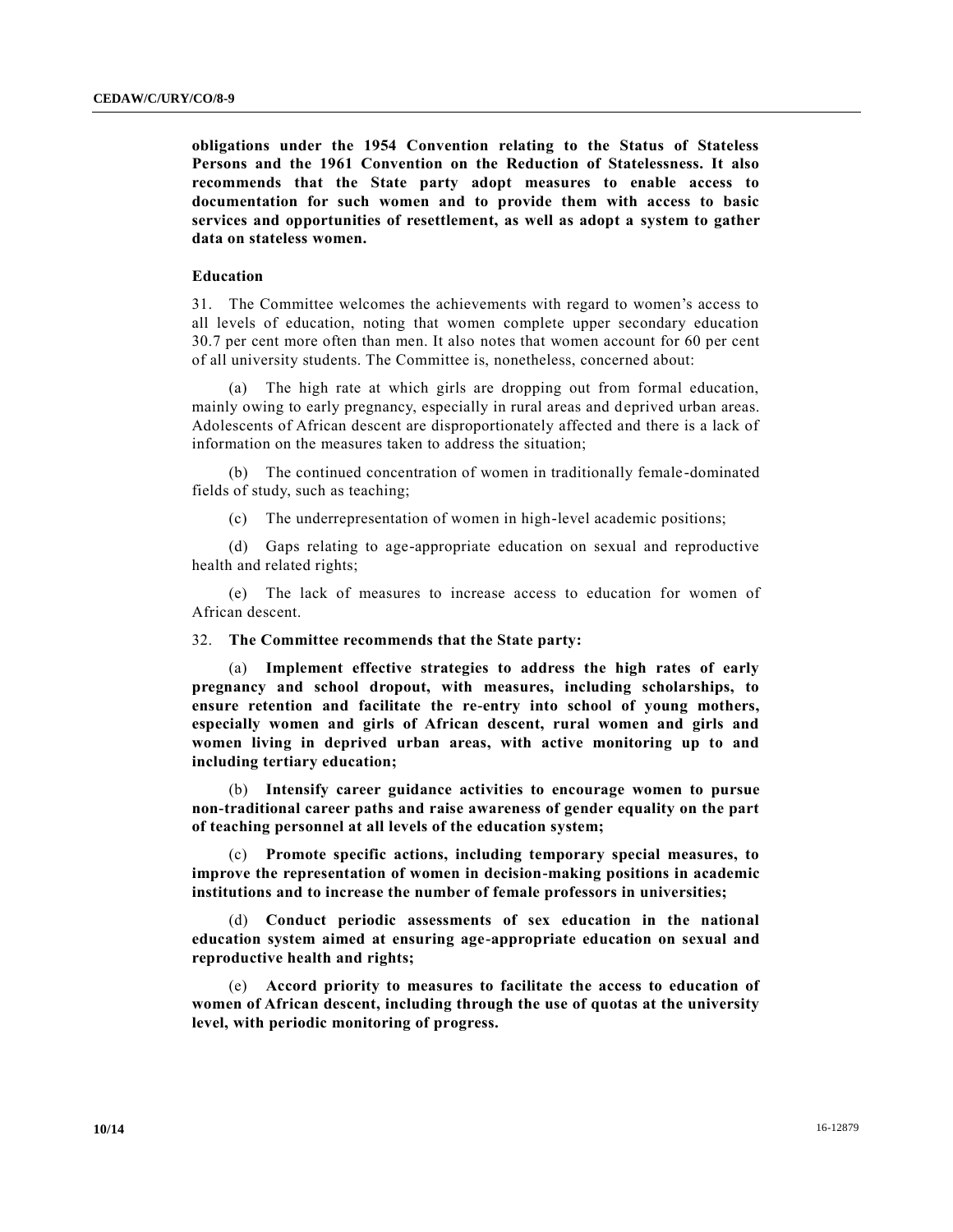# **Employment**

33. The Committee welcomes the increasing integration of women into the formal labour market. It also observes that there are twice as many women than men in science. The Committee commends the State party on its adoption of a national care system, which can help to address the traditionally disproportionate burden of unpaid work for women. The Committee is concerned, however, about:

(a) The higher unemployment and self-employment rates among women, with women's employment rates being lower than those of men by around 20 per cent, and the fact that unemployment especially affects women of African descent;

(b) The gender wage gap, which affects women with higher levels of education, especially in the private sector;

(c) The overrepresentation of Uruguayan women of African descent in domestic work (1 in 4 domestic workers) and the lack of effective protection for women domestic migrant workers;

(d) The lesser accumulation of social security contributions by women employed in the domestic and care sector;

(e) The low percentage of men exercising their paternity leave, notwithstanding the legislation that provides for paternity leave entitlements in all sectors of employment.

# 34. **The Committee recommends that the State party:**

(a) **Design and effectively implement strategies and time-bound targets to promote access by women, especially women of African descent, to diverse types of formal employment;**

(b) **Apply the principle of equal pay for work of equal value and establish a system for reporting on good practices aimed at eliminating the gender wage gap and promoting access by women to decision-making positions, including through preferential promotion of women and training in leadership skills for women in all areas of the economy;**

(c) **Strengthen public awareness of the rights of women domestic workers, ensuring national coverage of and accessible information about complaint mechanisms;**

(d) **Develop a national campaign to promote enrolment in and periodic contributions to the social security system by employers of domestic and care workers and raise awareness among women of social security;**

(e) **Carry out public campaigns among public and private employers to inform men about the importance of taking paternity leave and sharing care responsibilities.**

# **Health**

35. The Committee commends the State party on drastically reducing maternal mortality and on expanding access by women to sexual and reproductive health services, but is concerned that such access remains limited in rural areas. It also notes with concern the widespread use of conscientious objection among medical practitioners, thereby limiting access to safe abortion services, which are guaranteed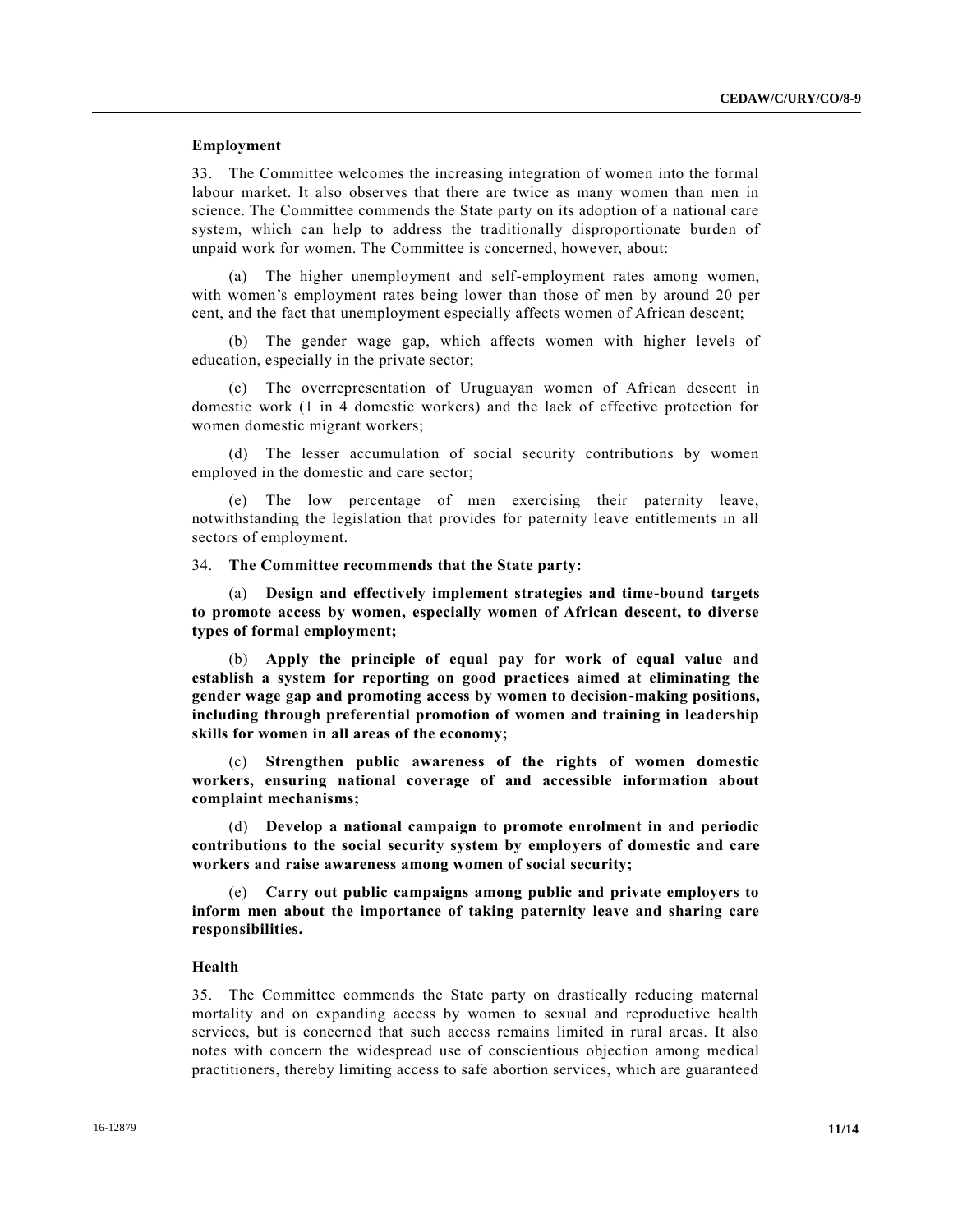by law. The Committee also expresses its concern about the high rate of early pregnancy, especially among Uruguayans of African descent and those living in rural areas and deprived urban areas.

# 36. **The Committee recommends that the State party:**

(a) **Assess the nationwide availability of sexual and reproductive health services in order to identify underserved provinces and municipalities and ensure appropriate funding;**

(b) **Take measures to ensure that women have access to legal abortion and post-abortion services and introduce stricter justification requirements to prevent the blanket use by medical practitioners of their right to conscientious objection to performing an abortion;**

(c) **Introduce age-appropriate education on sexual and reproductive health and ensure affordable access to counselling and information on sexual and reproductive rights for adolescent girls and boys, conduct awarenessraising campaigns about modern contraceptive methods and increase access to safe and affordable contraceptives.**

#### **Rural women**

37. The Committee commends the State party on conducting its first agricultural census with a gender perspective, in 2011. It welcomes the programmes to build the capacity of rural women to engage in business, the programmes to secure access to high-quality energy services and the training for rural women in the construction of simple technologies. However, the Committee notes with concern:

(a) The low employment rate among rural women (only 37 per cent of the rural workforce);

(b) The limited access of rural women to land title and ownership (only 11.6 per cent of all women are land owners) and their lack of participation in decision-making processes concerning the use of land and means of production;

(c) Gaps in social protection affecting rural women, especially in the areas of education, health care, living conditions and social security.

# 38. **The Committee recommends that the State party:**

(a) **Continue its efforts to promote income-generating opportunities for and encourage entrepreneurship by rural women;**

(b) **Ensure that rural women have access to land on an equal basis with men by raising awareness about the importance of access to land as a factor for development;**

(c) **Ensure that rural women enjoy equal access to basic services and social protection.**

# **Disadvantaged groups of women**

#### *Refugee and stateless women*

39. The Committee notes that the State party has adopted programmes for the social inclusion and/or resettlement of refugees and stateless persons of Colombian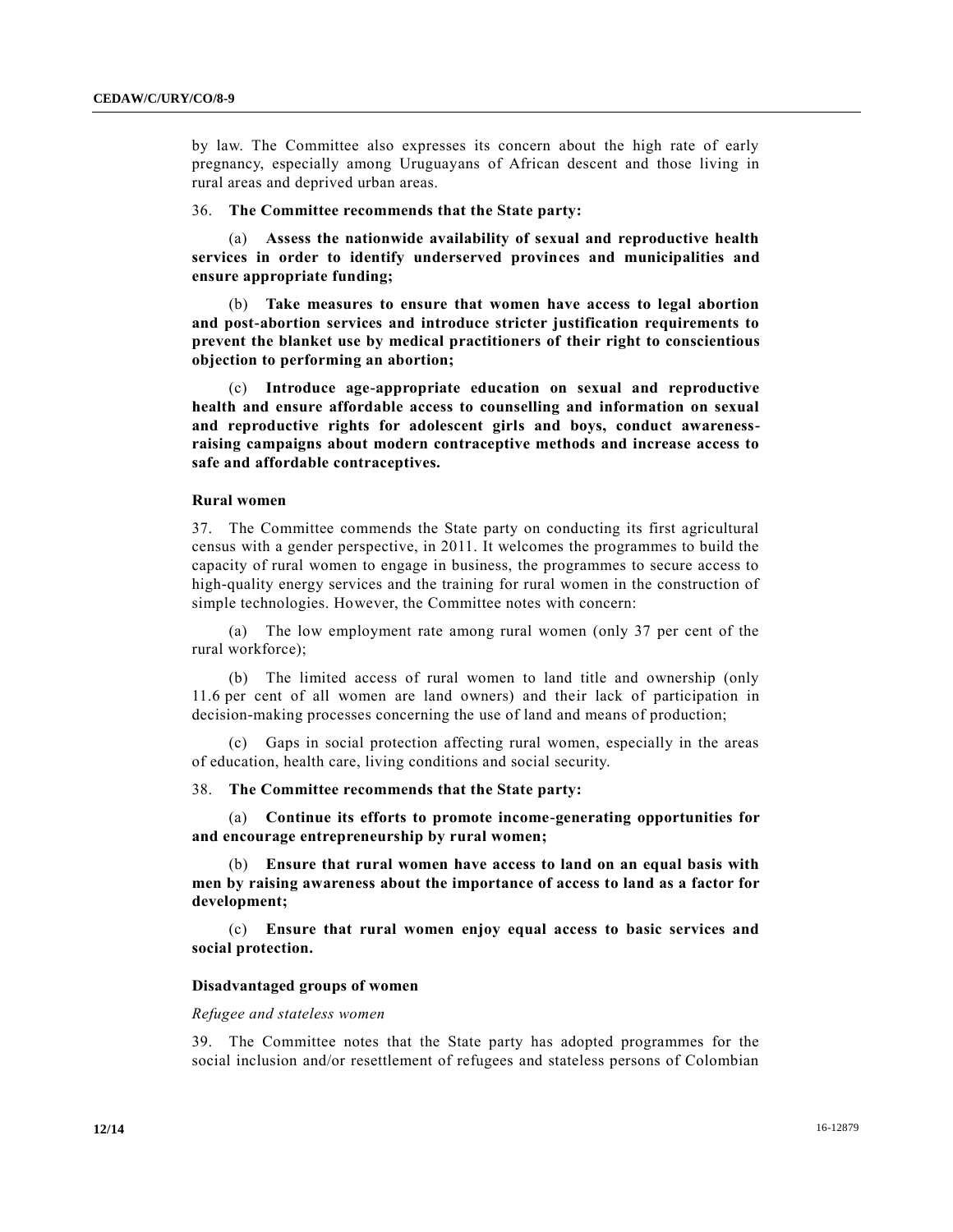and Syrian origin, but is concerned about the situation of migrant and refugee women who are at risk of violence and trafficking.

40. **In line with its general recommendation No. 32 (2014) on the genderrelated dimensions of refugee status, asylum, nationality and statelessness of women, the Committee recommends that the State party protect refugee and stateless women against sexual violence and trafficking and adequately punish perpetrators. It also recommends that the State party adopt protocols developed by the Office of the United Nations High Commissioner for Refugees for conducting the refugee status determination process in a gender-sensitive manner, with full respect for the procedural rights of women in need of international protection, including by ensuring that interviews are conducted by trained female interviewers and interpreters.**

#### *Women with disabilities*

41. The Committee is concerned about the lack of disaggregated information on the situation of women and girls with disabilities in all areas covered by the Convention, in particular access to justice, violence against women, political and public life, education, employment, health care and economic empowerment.

42. **The Committee recommends that the State party develop a system for the collection of data on and conduct assessments of the situation of women with disabilities in all areas covered by the Convention, in particular with regard to violence against women, education, employment and health care. It also recommends that the State party involve organizations of women with disabilities in the work of the National Women's Institute.**

#### *Women in detention*

43. The Committee is concerned about the inadequate conditions for women detained with their children and the process of relocation of detained mothers to "Unit 5" of the National Rehabilitation Institute in the city of Montevideo, resulting in that group of women facing vulnerable conditions. It is also concerned about reports of women being incarcerated in facilities designed for men where the majority of penitentiary officials are also men.

44. **The Committee, recalling the United Nations Rules for the Treatment of Women Prisoners and Non-custodial Measures for Women Offenders (the Bangkok Rules), recommends that the State party make appropriate arrangements for the children of women detainees, including the application of alternatives to detention, taking into account the best interests of the child. It also recommends that the State party strengthen the monitoring of women in detention, in order to prevent human rights violations, and ensure that legal advice and effective avenues of redress are available.**

# **Marriage and family relations**

45. The Committee is concerned that marriage at 16 years of age is legal in the State party. It also notes the lack of awareness concerning rights in cases of marital dissolution, especially regarding the recognition of unremunerated domestic work within the distribution of marital property, and the different economic implications of marriage versus de facto (concubine) union.